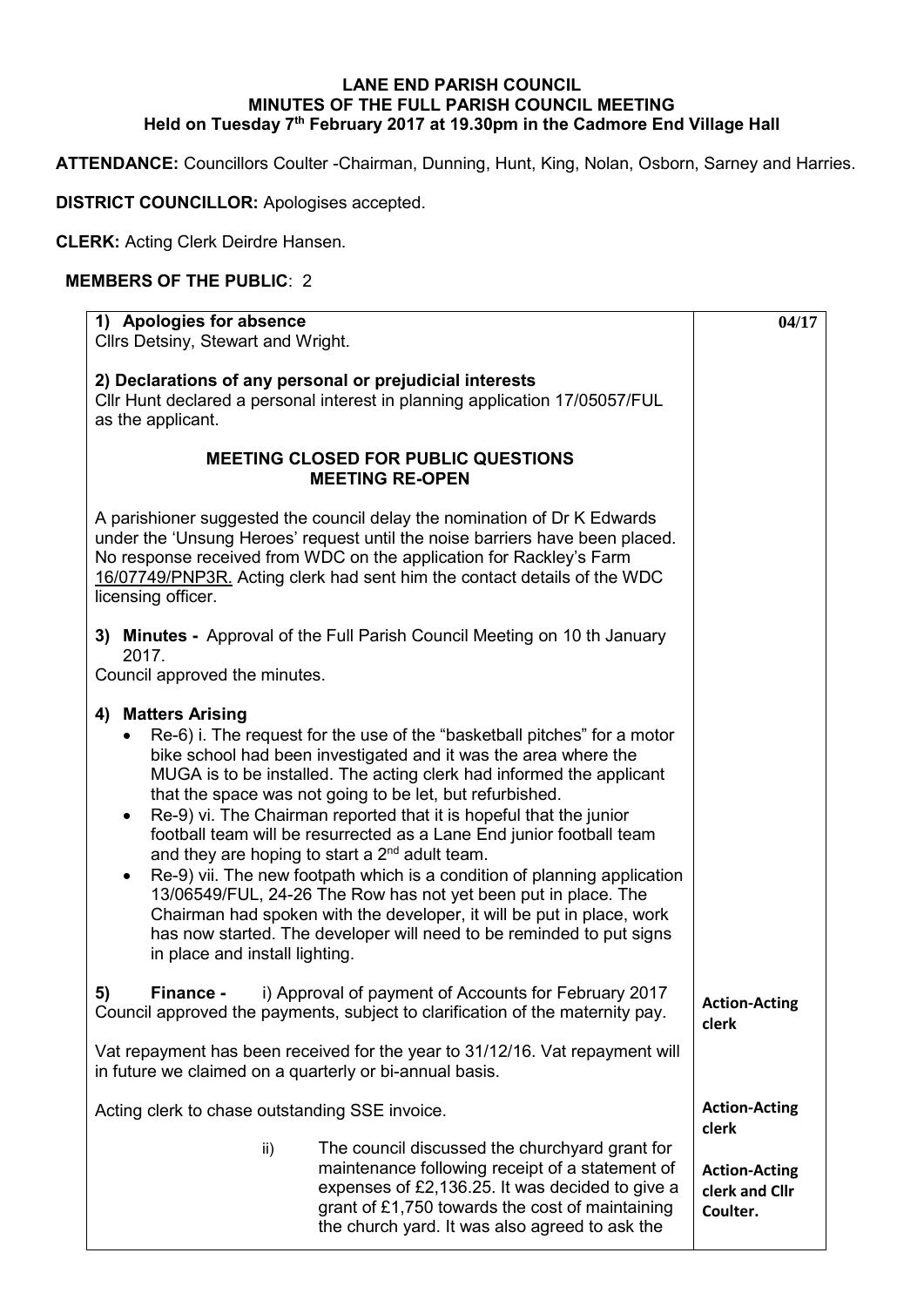| iii)<br>iv)                                        | PCC on their thoughts for further future<br>churchyard extensions.<br>The quote for temporary standpipe by<br>clubhouse during building work @ £430.00 was<br>approved.<br>Budget report year to date was reviewed and it<br>was highlighted that CIL income and any filming<br>revenue was outside the councils control and<br>therefore could not be budgeted for. The<br>Barclays account was briefly discussed, should<br>the council look for a more advantageous<br>return?                                                                                                                                                              | 05/17<br><b>Action-Acting</b><br>clerk and Cllr<br>Coulter.       |
|----------------------------------------------------|------------------------------------------------------------------------------------------------------------------------------------------------------------------------------------------------------------------------------------------------------------------------------------------------------------------------------------------------------------------------------------------------------------------------------------------------------------------------------------------------------------------------------------------------------------------------------------------------------------------------------------------------|-------------------------------------------------------------------|
| 6) Clerk's report                                  |                                                                                                                                                                                                                                                                                                                                                                                                                                                                                                                                                                                                                                                |                                                                   |
| ı.<br>ii.                                          | A written report had been presented.<br>The complaints about over grown hedges on Bolter End Lane<br>had been investigated by Cllr Hunt and the acting clerk. It was<br>agreed that BCC had not maintained the hedges prior to the<br>council taking over the devolved services, but in view of the<br>current situation, it was agreed to have the hedges cut back.<br>Two quotes from Buckland Landscapes, the preferred contractor,<br>had been received, £430 plus vat to cut back the hedge opposite<br>'Jasime' and £220 to cut back the hedge near the caravan. The<br>quotes were accepted for the work to be carried out this season. | <b>Action-Acting</b><br>clerk                                     |
|                                                    | 7) Invitations to Meetings, Correspondence & Reports received (v)                                                                                                                                                                                                                                                                                                                                                                                                                                                                                                                                                                              |                                                                   |
| Correspondence:                                    |                                                                                                                                                                                                                                                                                                                                                                                                                                                                                                                                                                                                                                                |                                                                   |
| Church path:<br>İ.<br>council is not able to help. | A resident has expressed concern about the bad condition of<br>the path and is asking the parish council to act to remedy the<br>situation. The council discussed the situation. The resident had<br>been referred to the maintenance plan on the website, which<br>states that the council has no responsibility for maintenance of<br>the path. Acting clerk to thank resident for his enquiry, but the                                                                                                                                                                                                                                      | <b>Action-Acting</b><br>clerk                                     |
| ii.                                                | Resident's request to rent or buy parcel of land on Moor<br>Common adjacent to Forge Cottage. The council discussed the<br>request and decided that it would like to see a plan of their<br>proposal with an indication of the area and of prosed value.<br>Moor Common is common land which comes with strict<br>conditions, they need to be reminded of this.                                                                                                                                                                                                                                                                                | <b>Action-Acting</b><br>clerk and<br>Chairman.                    |
| 8) Lane End Playing fields:                        |                                                                                                                                                                                                                                                                                                                                                                                                                                                                                                                                                                                                                                                |                                                                   |
| signed.                                            | a. MUGA update: Cllr Coulter informed the council that the<br>planning permission granted did come with conditions. WDC<br>still want details of the fencing to be erected. He will liaise with<br>the Council's agent with regard to submitting an appropriate<br>response to address this condition. Work is due to start<br>27/02/17. The contract with Chilterns Sport has now been                                                                                                                                                                                                                                                        | Action-<br>Chairman                                               |
|                                                    | b. Clubhouse update: The contract with Croxford's has been<br>signed. The builders are now on site, an application for<br>approval of building regulations has been submitted, but<br>confirmation of approval is still outstanding.                                                                                                                                                                                                                                                                                                                                                                                                           |                                                                   |
|                                                    | c. Proposed new body: Cllr Coulter had circulated a paper on the<br>proposed new body required for the management of the<br>clubhouse. Subject to Council approval LEAG and LESA will<br>both be sent copies of the proposal and each invited to provide<br>two nominees to this new body. The council will also have two<br>representatives on the new entity. It was prosed and agreed                                                                                                                                                                                                                                                       | <b>Action-Acting</b><br>clerk, Chairman<br>and Vice-<br>Chairman. |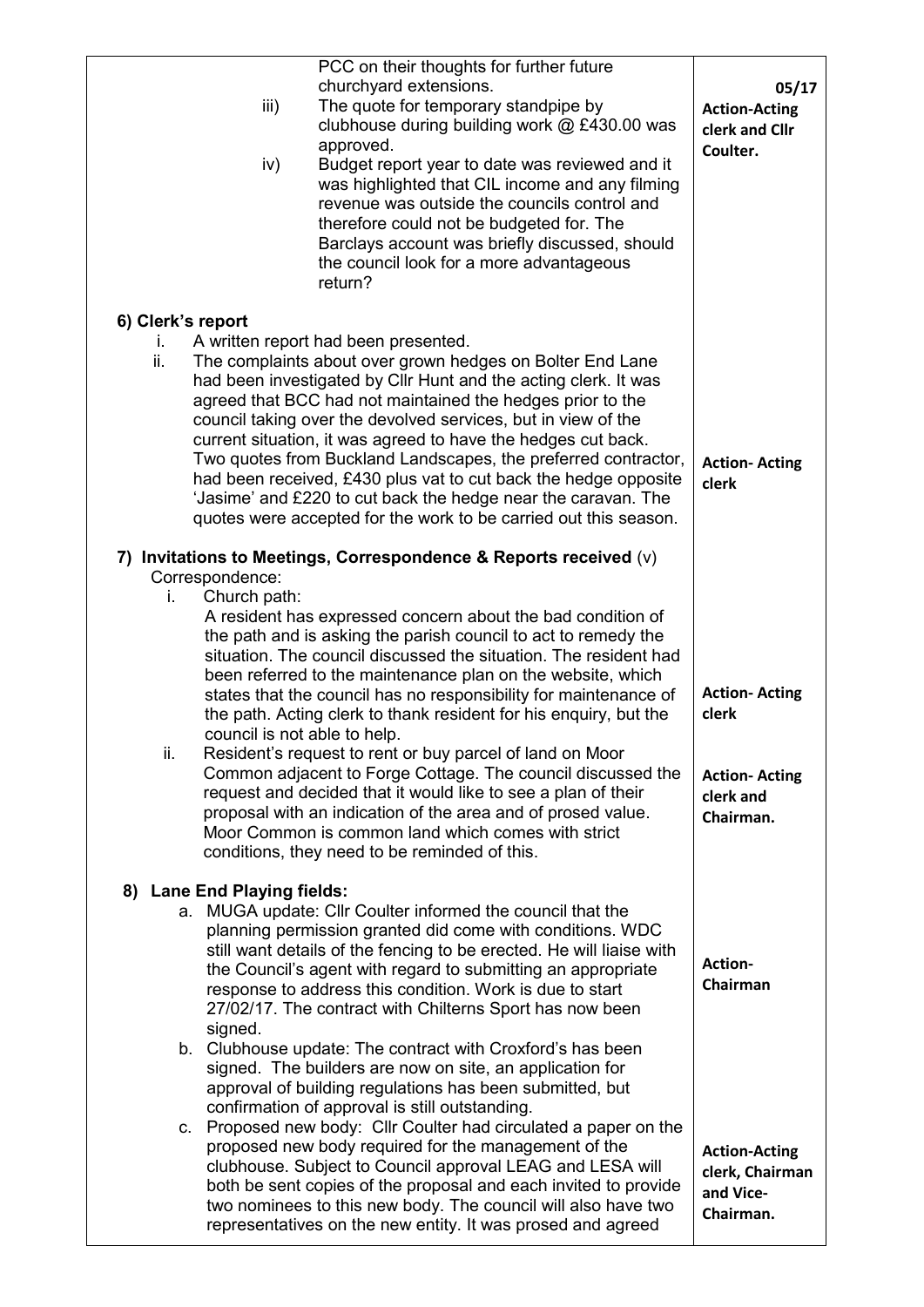| that the council should formally write to LEAG and LESA<br>inviting them to supply nominations.                                                                                                                                                                                                                                                                                                                                                                                                                                                                                                                                                           |                                                           |                                                                                                                                                                                                                                                                                                                               | 06/17                                                          |
|-----------------------------------------------------------------------------------------------------------------------------------------------------------------------------------------------------------------------------------------------------------------------------------------------------------------------------------------------------------------------------------------------------------------------------------------------------------------------------------------------------------------------------------------------------------------------------------------------------------------------------------------------------------|-----------------------------------------------------------|-------------------------------------------------------------------------------------------------------------------------------------------------------------------------------------------------------------------------------------------------------------------------------------------------------------------------------|----------------------------------------------------------------|
| 9) Matters raised by Councillors<br>Councillor Harries informed the acting clerk that 2 streetlights<br>were no longer working on The Row, nos 7 and 13.<br>There is a large pothole on Park Lane. Cllr Harris to report on<br>ii.<br>the County Council web site: www.buckscc.gov.uk<br>The Duty of Care Tree Inspection report by Ridgeway<br>iii.<br>Woodlands had been circulated. Cllr Osborn noted that some<br>trees had been annotated that they should be made safe. It<br>was agreed that action should be considered and quotes for<br>the work obtained. Enquiries to be made if any items were<br>dangerous and would need immediate action. |                                                           |                                                                                                                                                                                                                                                                                                                               | <b>Action-Acting</b><br>clerk<br><b>Action-Acting</b><br>clerk |
| 10) Planning: To consider new applications and receive Wycombe<br><b>District Council Decisions and Appeals</b>                                                                                                                                                                                                                                                                                                                                                                                                                                                                                                                                           |                                                           |                                                                                                                                                                                                                                                                                                                               |                                                                |
| <b>New Applications</b>                                                                                                                                                                                                                                                                                                                                                                                                                                                                                                                                                                                                                                   |                                                           |                                                                                                                                                                                                                                                                                                                               |                                                                |
| 16/08485/FUL                                                                                                                                                                                                                                                                                                                                                                                                                                                                                                                                                                                                                                              | Finings Farm<br><b>Finings Road</b><br>Lane End           | Stationing of a<br>mobile<br>home to be associated with<br>working<br>Livery<br>the<br>(retrospective)<br>Objection<br>it<br>was<br>considered<br>that<br>the<br>special circumstances<br>quoted did not justify this<br>inappropriate<br>development                                                                         |                                                                |
| 16/08517/FUL                                                                                                                                                                                                                                                                                                                                                                                                                                                                                                                                                                                                                                              | Montbretia<br><b>Bolter End Lane</b><br><b>Bolter End</b> | Householder application for<br>construction<br>οf<br>single<br>storey side/ rear extension<br>following<br>οf<br>removal<br>existing conservatory.<br>No objection.                                                                                                                                                           | <b>Action-Acting</b><br>clerk                                  |
| 17/05057/FUL                                                                                                                                                                                                                                                                                                                                                                                                                                                                                                                                                                                                                                              | Sandbanks<br>Moor Common<br>Lane End                      | Householder application for<br>excavation<br>works<br>and<br>dwarf retaining wall<br>to<br>create parking bay.<br>No objection.                                                                                                                                                                                               |                                                                |
| 17/05112/ADV                                                                                                                                                                                                                                                                                                                                                                                                                                                                                                                                                                                                                                              | of<br>High<br>Gracewell<br>Wycombe<br>The Row, Lane End   | Display of 2x internally<br>illuminated entrance signs<br>and 3x flag pole signs.<br>No objection                                                                                                                                                                                                                             |                                                                |
| 16/079247/FUL                                                                                                                                                                                                                                                                                                                                                                                                                                                                                                                                                                                                                                             | Wellwood, Park Lane,<br>Lane End.                         | Construction of two storey<br>side/rear<br>extension<br>(amended<br>planning<br>application)<br>Objection to the amended<br>plans. They are considered<br>to be an overdevelopment<br>of<br>the<br>site,<br>are<br>inappropriate in terms of<br>the street scene and there<br>serious<br>are<br>concerns<br>regarding access. |                                                                |
|                                                                                                                                                                                                                                                                                                                                                                                                                                                                                                                                                                                                                                                           |                                                           |                                                                                                                                                                                                                                                                                                                               |                                                                |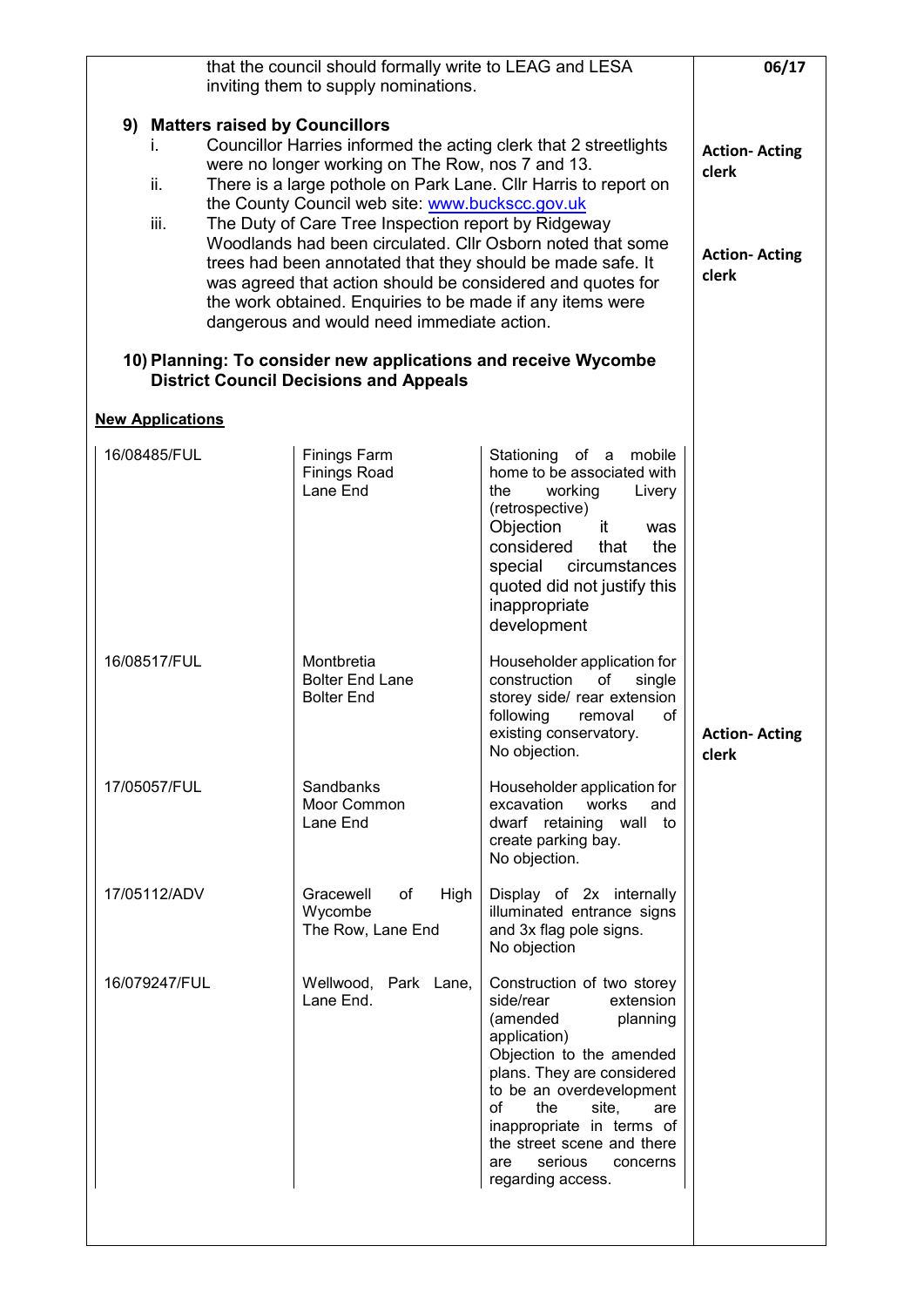| <b>Wycombe District Council planning decisions: Noted</b>                                                                                                                                                                                                                                                                                    |       |
|----------------------------------------------------------------------------------------------------------------------------------------------------------------------------------------------------------------------------------------------------------------------------------------------------------------------------------------------|-------|
| 16/07724/FUL Application Permitted                                                                                                                                                                                                                                                                                                           | 07/17 |
| Kirkwood Cadmore End High Wycombe Buckinghamshire HP14 3PL                                                                                                                                                                                                                                                                                   |       |
| Erection of 1 x 4 bed detached dwelling with basement area & detached                                                                                                                                                                                                                                                                        |       |
| garage to                                                                                                                                                                                                                                                                                                                                    |       |
| front - alternative scheme 14/06426/FUL (Garage) and 11/07147/FUL<br>(Dwelling) (Part                                                                                                                                                                                                                                                        |       |
| retrospective)                                                                                                                                                                                                                                                                                                                               |       |
| 16/07922/FUL Application Permitted                                                                                                                                                                                                                                                                                                           |       |
| April Cottage Moor Common Lane End Buckinghamshire HP14 3HU.<br>Householder application for replacement of 4 existing dormers, 1 x additional<br>roof light and new window in gable end                                                                                                                                                      |       |
| 16/08051/CTR<br>Not to make a Tree Preservation Order                                                                                                                                                                                                                                                                                        |       |
| Holy Trinity Church Church Path Lane End Buckinghamshire                                                                                                                                                                                                                                                                                     |       |
| Fell one Ash tree (T1) due to possible disease & dieback                                                                                                                                                                                                                                                                                     |       |
| 16/07991/FUL<br><b>Application Permitted</b>                                                                                                                                                                                                                                                                                                 |       |
| Maryland Cottage High Street Lane End Buckinghamshire HP14 3JF                                                                                                                                                                                                                                                                               |       |
| Householder application for alterations to bay windows on front elevation,                                                                                                                                                                                                                                                                   |       |
| installation of porch over front door, installation of roof light on rear elevation,<br>construction of two storey rear extension, new timber framed garage building                                                                                                                                                                         |       |
| to rear<br>of property and new entrance gates (amended scheme to pp 16/05468/FUL)<br>(part                                                                                                                                                                                                                                                   |       |
| 16/07915/CO<br><b>Comments Made</b>                                                                                                                                                                                                                                                                                                          |       |
| Various Sites Across Wycombe District Bucks                                                                                                                                                                                                                                                                                                  |       |
| Notification of proposed removal of public telephone kiosks at 54 different                                                                                                                                                                                                                                                                  |       |
| locations<br>across Wycombe District. (NB. Please note that this is a consultation, not a<br>formal                                                                                                                                                                                                                                          |       |
| planning application.)                                                                                                                                                                                                                                                                                                                       |       |
| 16/08268/FUL<br><b>Application Permitted</b>                                                                                                                                                                                                                                                                                                 |       |
| 3 Beech Avenue Lane End Buckinghamshire HP14 3EQ                                                                                                                                                                                                                                                                                             |       |
| Householder application for construction of single storey front extension and<br>addition of render and external cladding to front elevation                                                                                                                                                                                                 |       |
| 16/07869/FUL Application Permitted                                                                                                                                                                                                                                                                                                           |       |
| Installation of an artificial grass area as a multi-use games area (MUGA) with<br>a 3M high fenced enclosure and 4 x 8M high flood lights (one in each corner<br>of the MUGA) to replace existing tennis courts and play area of Lane End<br>Playing Fields & creation of bund - Lane End Playing Fields The Row Lane<br>End Buckinghamshire |       |
| <b>Planning other:</b>                                                                                                                                                                                                                                                                                                                       |       |
| 17/05109/TREE.                                                                                                                                                                                                                                                                                                                               |       |
|                                                                                                                                                                                                                                                                                                                                              |       |
| Remove dead branches from 1x oak tree and brace back overhanging branch<br>one 1x oak tree. Lane End parish council. This application was withdrawn as it<br>concerns dead wood and does not require planning permission. We have a                                                                                                          |       |